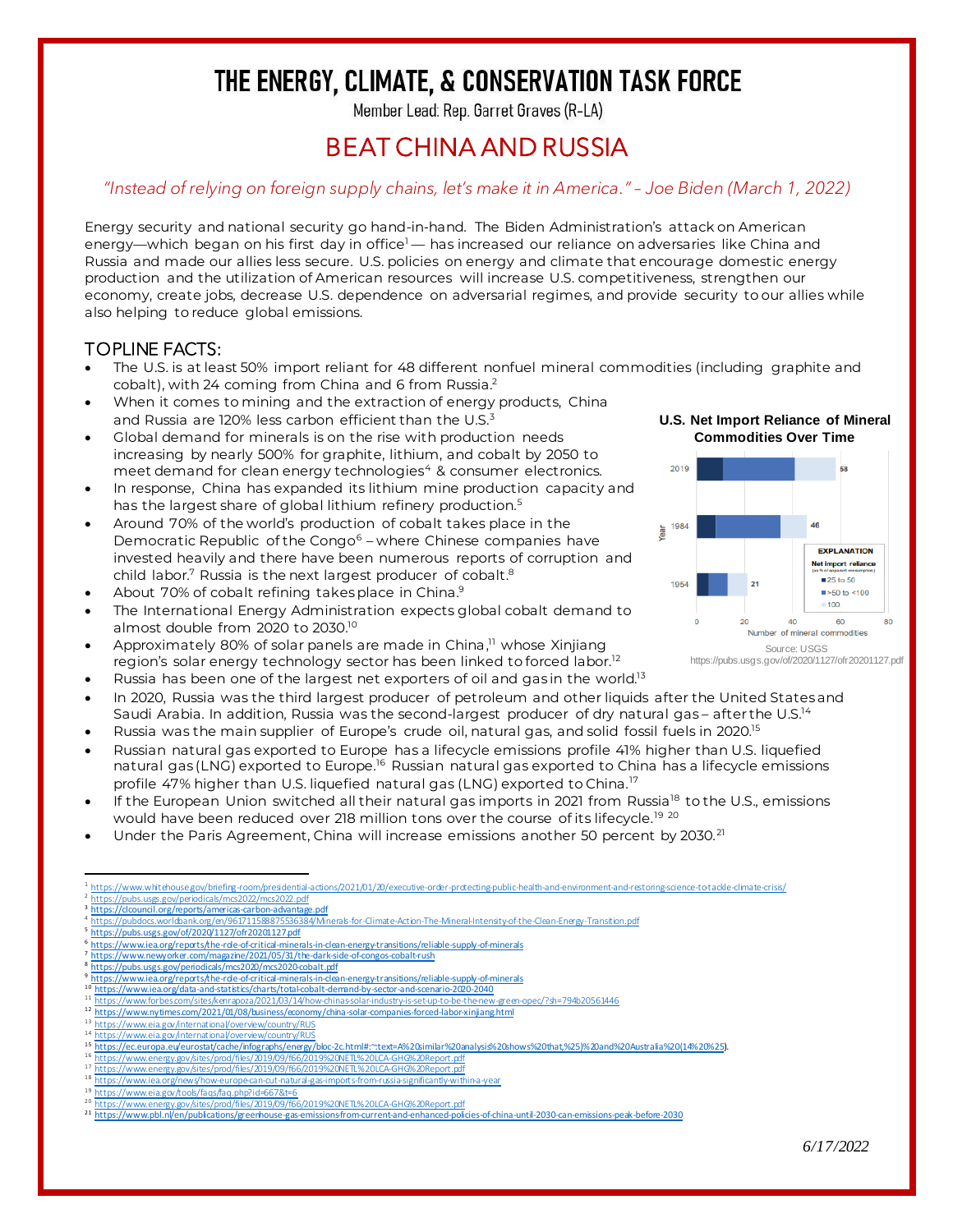# THE ENERGY, CLIMATE, & CONSERVATION TASK FORCE

Member Lead: Rep. Garret Graves (R-LA)

#### **INCREASED DEPENDENCE ON FOREIGN ADVERSARIES WHILE CONSTRAINING U.S. RESOURCES**

President Biden has blocked the production of abundant American energy and resources – while increasing the need for critical minerals mined, processed, or refined by China, and increased U.S. reliance on oil from Russia and other adversaries.

- In Biden's first year as president, the U.S. imported an average of 198,000 barrels of crude oil per day from Russia – a 160% increase from 2020.<sup>22</sup> Or, an increase of about 139% from the average under President Trump.
- In his first six months in office, President Biden waived sanctions on Nord Stream 2,<sup>23</sup> increasing Putin's influence over Europe.
- Now, Biden is asking Venezuela, Saudi Arabia, and Iran to help supply America's energy needs.
- The Biden Administration is making the same mistake with renewable energy, pushing a rapid shift to solar panels, electric vehicles, and wind turbines without a comprehensive strategy to shore up the U.S. supply chain for the minerals needed for these technologies.<sup>24</sup>



- Despite growing reliance on China for critical minerals, the Biden Administration canceled two federal leases to mine in Minnesota,<sup>25</sup> which could provide enough nickel to manufacture over 200 million electric vehicles and enough cobalt to manufacture 42 million electric vehicles.<sup>26</sup>
- Instead of ceding this market to China, the U.S. needs to remove barriers to domestic mining and invest in R&D to develop efficient and affordable recycling and manufacturing techniques domestically. **FOCUS ON GLOBAL EMISSIONS, AFFORDABILITY, AND EXPORTABILITY**

The U.S. has been the world leader in lowering carbon emissions while China is the world's largest emitter, producing more annual carbon dioxide emissions than almost all OECD nations combined.<sup>27</sup>

- Even though China has the world's  $2^{nd}$  largest economy, it is considered a "developing country."<sup>28</sup> Countries like China and Russia have pledged to continue to increase their emissions in the Paris Agreement; China's pledge is to grow emissions (about another 50%) until around 2030 when it hopes to cap growth.<sup>29 30</sup>
- More than half of global coal-fired electricity takes place in China<sup>31</sup> and the Chinese Communist Party has dedicated over \$50 billion through the Belt and Road Initiative to develop coal projects across 150 countries in the last seven years -- over 70 percent of coal-fired power plants being built today are dependent on financing from China.<sup>32</sup> China is dominating the renewable market while growing emissions.
- Embracing cleaner U.S. technology, U.S. resources, and free-market principles is what allowed the U.S. to reduce emissions while ensuring reliable and affordable energy. Other countries will not pursue a path that makes energy or goods more expensive.
- By developing and exporting innovative and affordable technology like carbon capture and sequestration technologies and advanced nuclear energy, the U.S. can share our successful model for reducing emissions with the rest of the world.

#### **DEMOCRAT POLICIES DIVERT CAPITAL FROM AMERICAN COMPANIES, ADVANTAGE ADVERSARIES**

Despite clear evidence that China is growing emissions while dominating global renewable energy markets, Democrats seem focused on further disadvantaging U.S. companies. For example, the U.S. Securities and Exchange Commission (SEC) has proposed new Environmental, Social, and Governance (ESG) rules requiring unnecessarily detailed & extensive climate-related data that sent signals to the market making it harder for innovators at American companies to access capital, which will ultimately raise costs for consumers. $^{\text{33}}$ 

• The proposed ESG rules exceed the regulator's statutory authority and misappropriate their rulemaking authority. The SEC has a long history of implementing a disclosure-based regime that facilitates – not participates or dictates outcomes – the investment decision-making process.

- <sup>23</sup> https://www.reuters.com/business/energy/us-waive-sanctions-firm-ceo-behind-russias-
- 24 <https://www.iea.org/reports/the-role-of-critical-minerals-in-clean-energy-transitions/mineral-requirements-for-clean-energy-transitions><br>25 https://www.iea.org/reports/the-role-of-critical-minerals-in-clean-energy-transi  $^{25}$  https://www.mprnews.org/story/2022/01/26/biden-administration-cancels-twin-metals-lease
- <sup>26</sup> [https://www.mesabitribune.com/mine/minnesota-has-the-metals-for-ev-green-energy-economy/article\\_810ada2c-7646-11eb-bb2c-bb7589cbe044.html](https://www.mesabitribune.com/mine/minnesota-has-the-metals-for-ev-green-energy-economy/article_810ada2c-7646-11eb-bb2c-bb7589cbe044.html)<br>27 https://www.miabalassboecebooscoloo.com/con/contents
- <http://www.globalcarbonatlas.org/en/CO2-emissions><br>https://www.forbes.com/sites/tilakdoshi/2020/12/05/bidens 28 <https://www.forbes.com/sites/tilakdoshi/2020/12/05/bidens-coming-china-headache-climate-change-and-developing-countries/?sh=31acdceb32c5><br>28 https://www.forbes.com/sites/tilakdoshi/2020/12/05/bidens-coming-china-headache
- [https://www.fmprc.gov.cn/mfa\\_eng/zxxx\\_662805/t1817098.shtml](https://www.fmprc.gov.cn/mfa_eng/zxxx_662805/t1817098.shtml)
- <sup>30</sup> <https://www.pbl.nl/en/publications/greenhouse-gas-emissions-from-current-and-enhanced-policies-of-china-until-2030-can-emissions-peak-before-2030>
- $\frac{31 \text{ https://www.iea.org/news/coal-powers-sharp-rebound-is-taking-it-to-3-new-record-in-2021-theretering-net-zero-gals}}{21 \text{ https://www.iea.org/news/coal-power-s-sharp-pebound-is-taking-it-to-3-new-record-in-2021-theretering-net-zero-gals}}$ https://gop-foreignaffairs.house.gov/wp-content/uploads/2020/11/China-Task-Force-Final-Report-11.6.20.pd
- https://www.wsj.com/articles/companies-brace-for-higher-compliance-costs-as-sec-promoses-climate-disclosures-11647941400

<sup>&</sup>lt;sup>22</sup> [https://www.eia.gov/dnav/pet/hist/LeafHandler.ashx?n=pet&s=mcrim\\_nus-nrs\\_2&f=m](https://www.eia.gov/dnav/pet/hist/LeafHandler.ashx?n=pet&s=mcrim_nus-nrs_2&f=m)